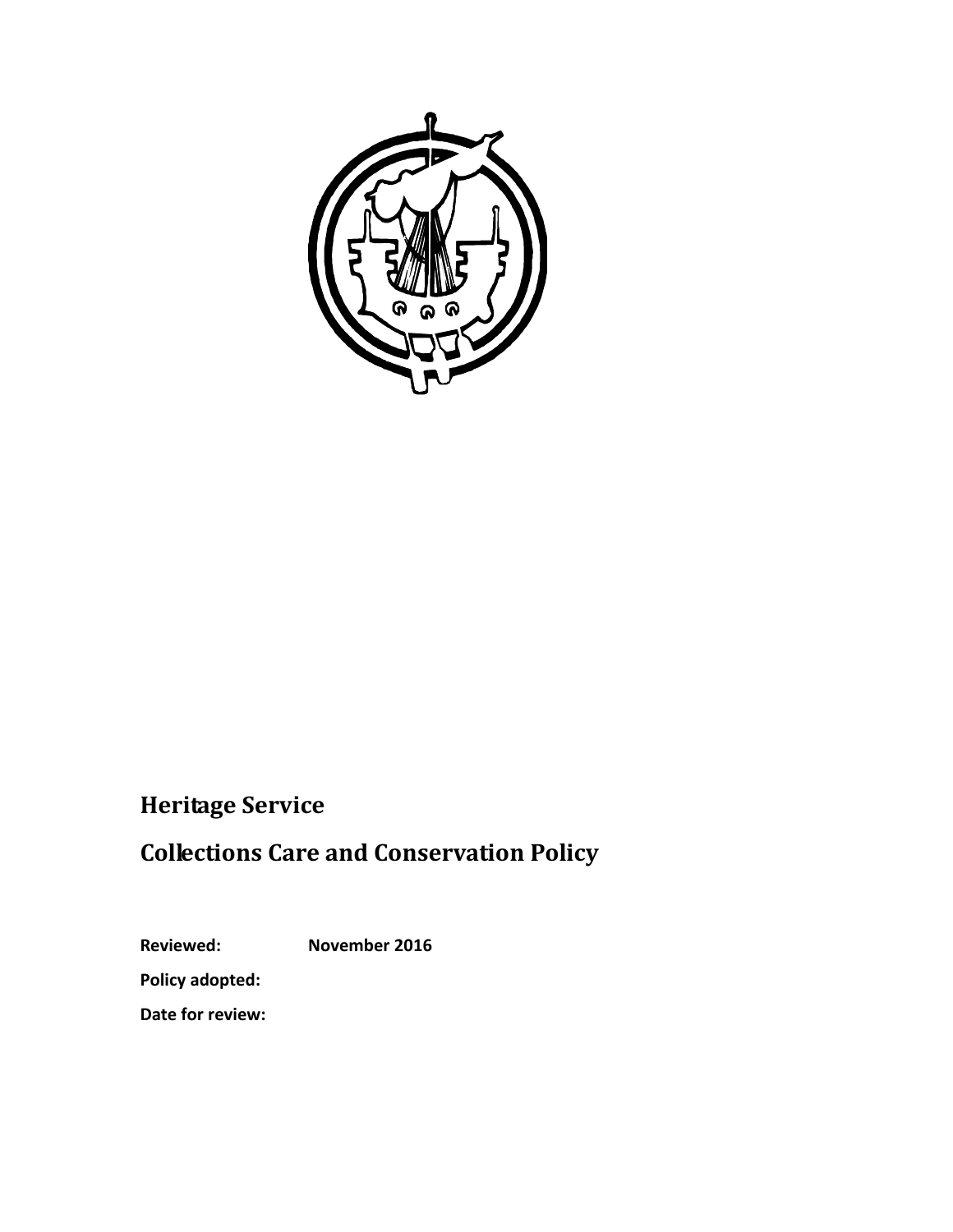## **Policy Context**

The Collections Care and Conservation Policy is part of a Collections Management Strategy for the Heritage Service, comprising Museum nan Eilean, Tasglann nan Eilean (Hebridean Archives), Archaeology Service and Hebridean Connections. The Collections Management Strategy includes Collections Development and Documentation policies.

The key purpose of the Heritage Service is:

*We are a gateway to the collective heritage of the Outer Hebrides – a dispersed resource comprising local museums and heritage groups, collections and archives. We collect, record and preserve the culture and heritage of the Outer Hebrides and hold the collections in trust for the people, for their understanding and enjoyment, now and in the future.*

The Heritage Service follows the International Institute for Conservation of Historic and Artistic Works (IIC) definition of conservation, which is '*any action taken to determine the nature or properties of materials used in any kinds of cultural holdings or in their housing, handling or treatment, any action taken to understand and control the causes of deterioration and any action taken to better the conditions of such holdings*'.

Caring for the collections is a fundamental duty of all museums and archives. This policy is designed to ensure the long-term preservation of the collections, based on preventive and remedial conservation.

Preventive conservation aims to minimise deterioration to individual objects, or collections by controlling the environment. Remedial conservation is the interventive treatment of an object to stabilise or preserve.

For the purpose of this policy, the term object refers to all Museum nan Eilean and Tasglann nan Eilean collection items.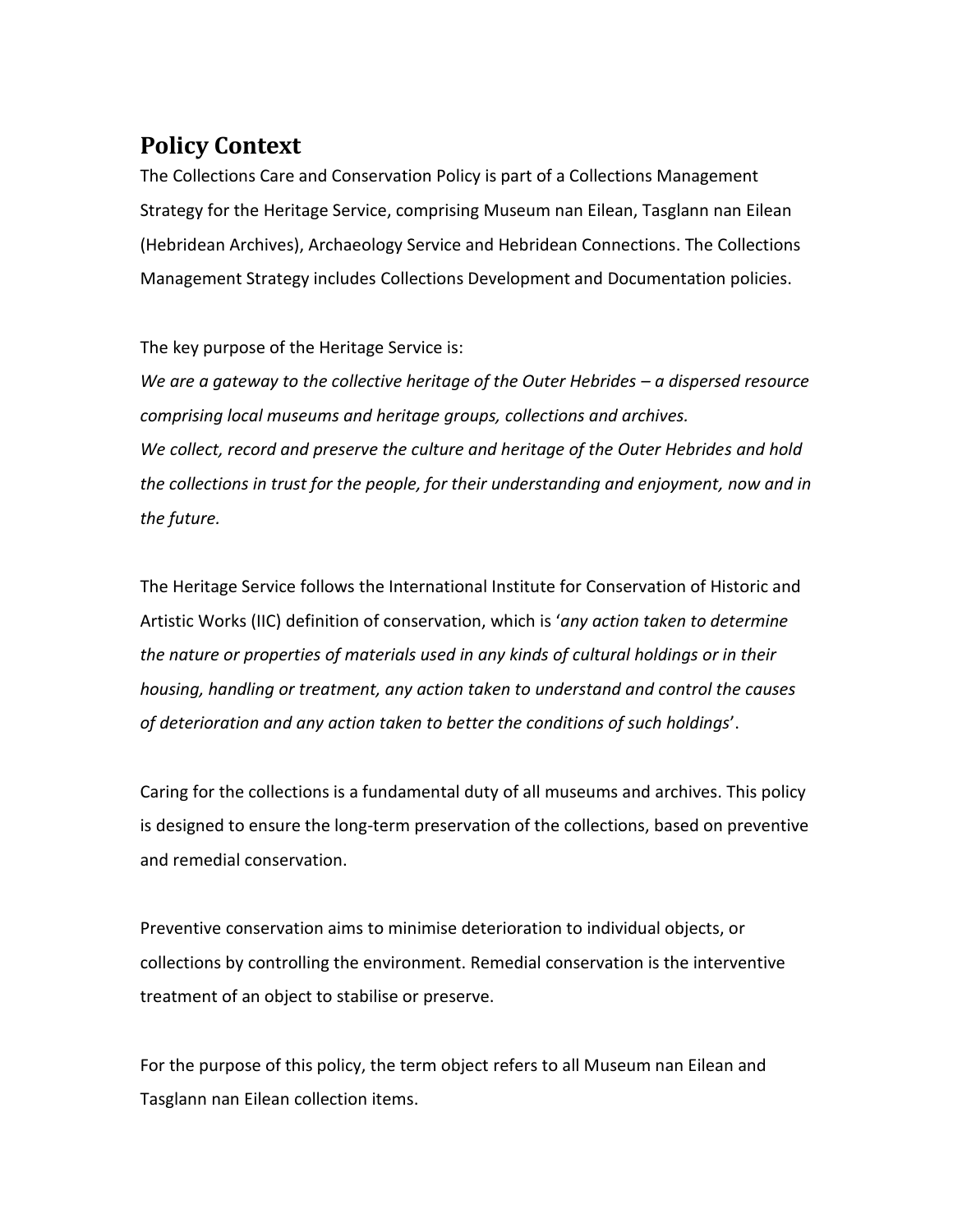### **1 Policy Statements**

- 1.1 The Policy is subject to regular review and update. This Policy is reviewed not more than three years from the date of its adoption.
- 1.2 This Policy recognizes the provisions of the Collections Development Policy.
- 1.3 The Heritage Service will meet current standards of conservation and professional practice for museum and archive collections, measured against appropriate benchmarks. We will pursue 'best practice' in our preservation and conservation procedures as established in such documentation as PD 5454 'Recommendations for Storage and Exhibition of Archival Documents', and the Collections Trust Benchmarks in Collection Care 2.0.
- 1.4 The Heritage Service accepts that all objects in the museum and archive collections are held in perpetuity.
- 1.5 The Heritage Service will implement preventive conservation measures to ensure the permanent preservation of the collections and will undertake remedial conservation of individual objects as necessary.
- 1.6 The Heritage Service will monitor the environment and conditions in which collections are stored and displayed and carry out improvements and maintenance to fittings and buildings, replacing where necessary.
- 1.7 The Heritage Service provides advice and support to the Heritage Network.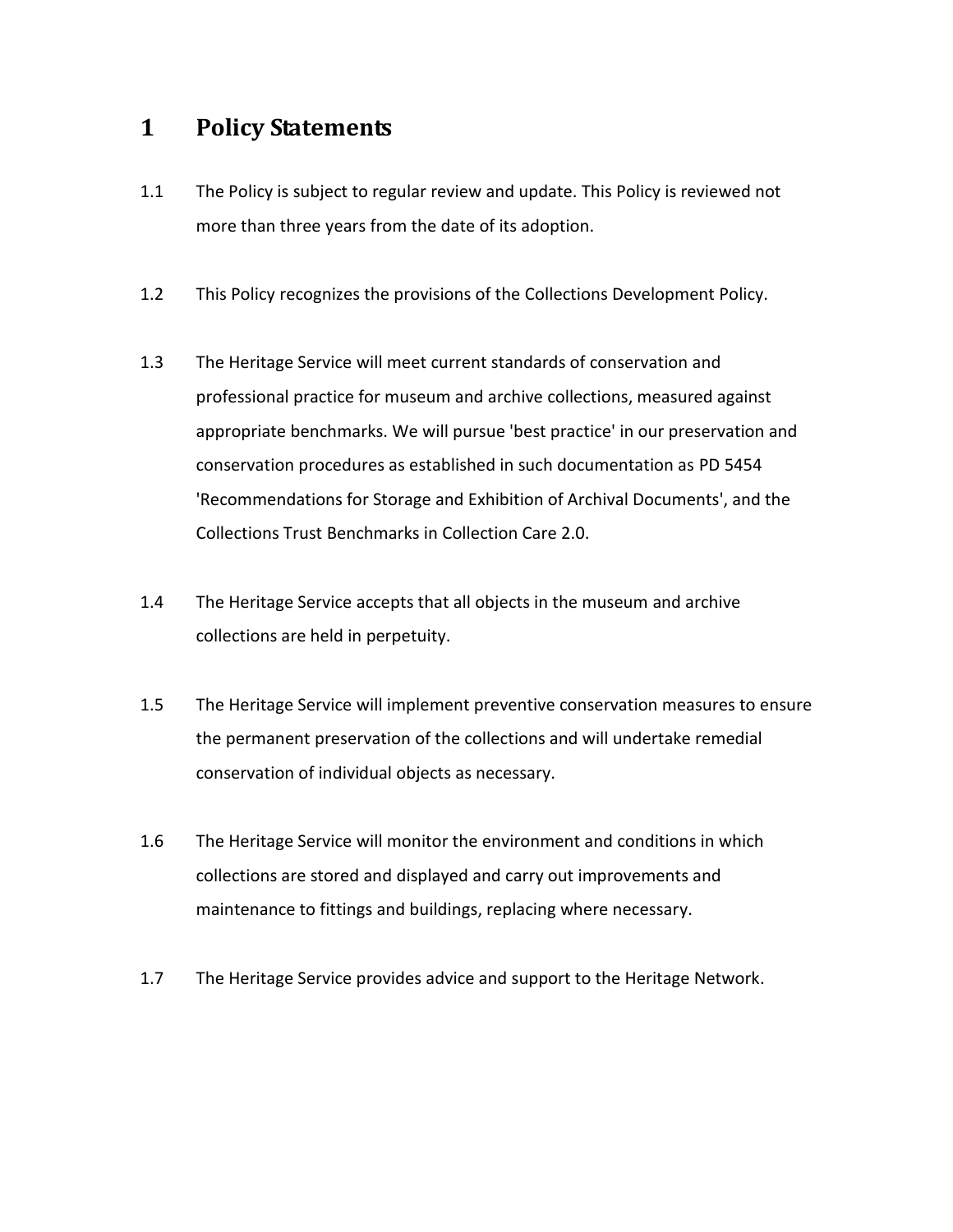### **2 Operational Systems**

#### **2.1 Buildings**

- 2.1.1 The Heritage Service will use suitably constructed and well-maintained buildings to ensure the security and preservation of its collections.
- 2.1.2 The Heritage Service will assess and maintain appropriate levels of security and insurance on all buildings used for the collections.
- 2.1.3 Key control, security, fire and other protection systems are regularly tested and serviced.
- 2.1.4 Arrangements should exist for restricting access to designated staff where appropriate and for implementing appropriate supervision arrangements for visitors and contractors.

#### **2.2 Storage**

- 2.2.1 The Heritage Service will apply high standards of professional practice to all collection areas, equipment, materials and procedures. It will endeavour to ensure that collection areas are kept clean, organised and pest free.
- 2.2.2 Designated collection storage areas are not used for any other purpose.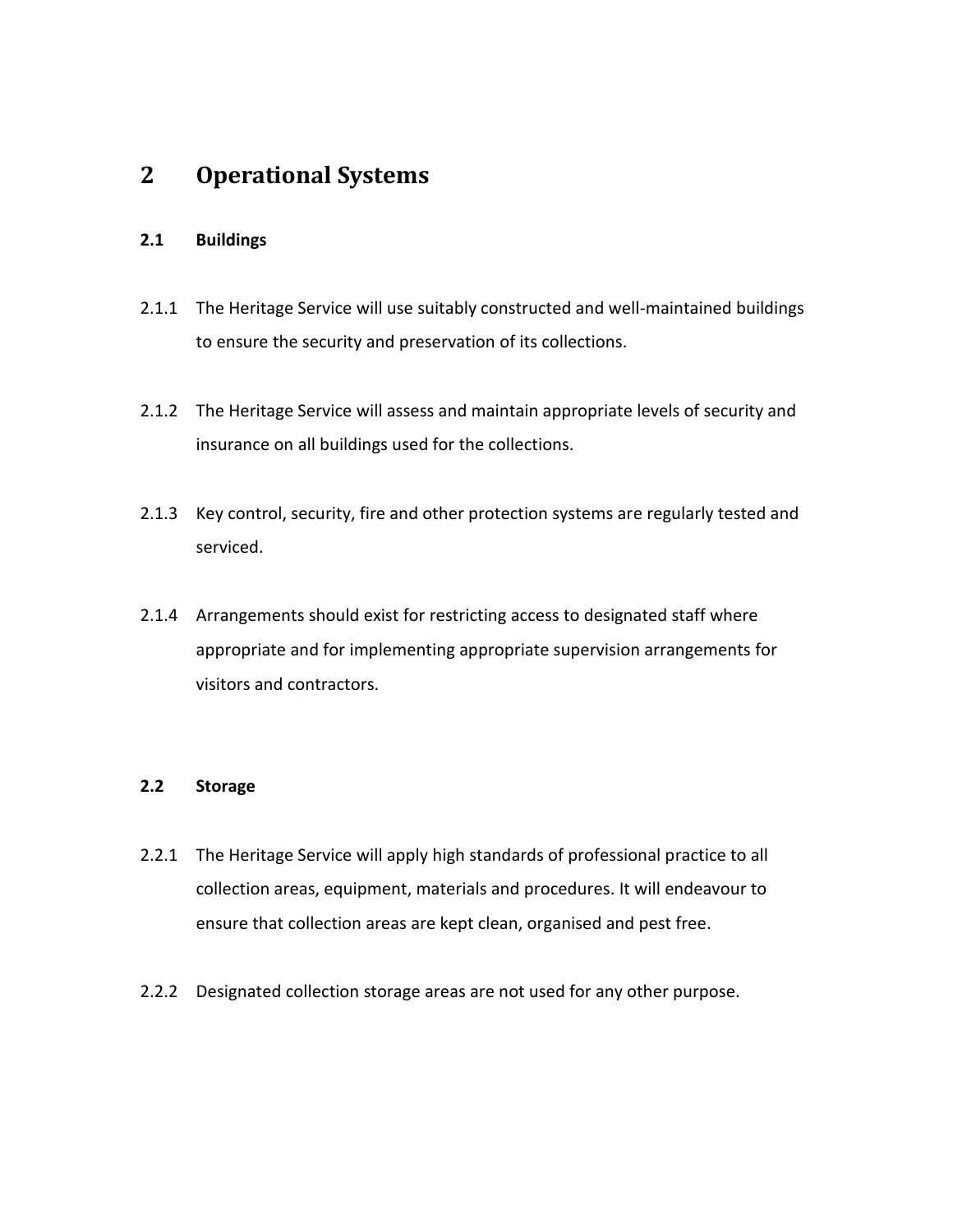2.2.3 The Heritage Service will work with colleagues in Comhairle nan Eilean Siar to develop a digital preservation solution, to build our capability to manage and preserve digital material in line with legal obligations and recognised standards.

#### **2.3 Housekeeping**

- 2.3.1 The Heritage Service will apply effective management and monitoring procedures and carry out appropriate cleaning to prevent damage or deterioration of the collections.
- 2.3.2 The discovery of a threat to the preservation of the collections will be prioritised to remove or minimise the risk.
- 2.3.3 Conservation treatments carried out on the collections comply with relevant health and safety legislation.
- 2.3.4 There will be an ongoing programme of collections inspection.

#### **2.4 Handling and use of collections**

- 2.4.1 The Heritage Service ensures that all objects are subject to careful and appropriate handling to minimise the risk of damage and to contribute to future accessibility.
- 2.4.2 All persons working with or handling the collections are provided with appropriate training regarding the care of the collections. Written guidelines will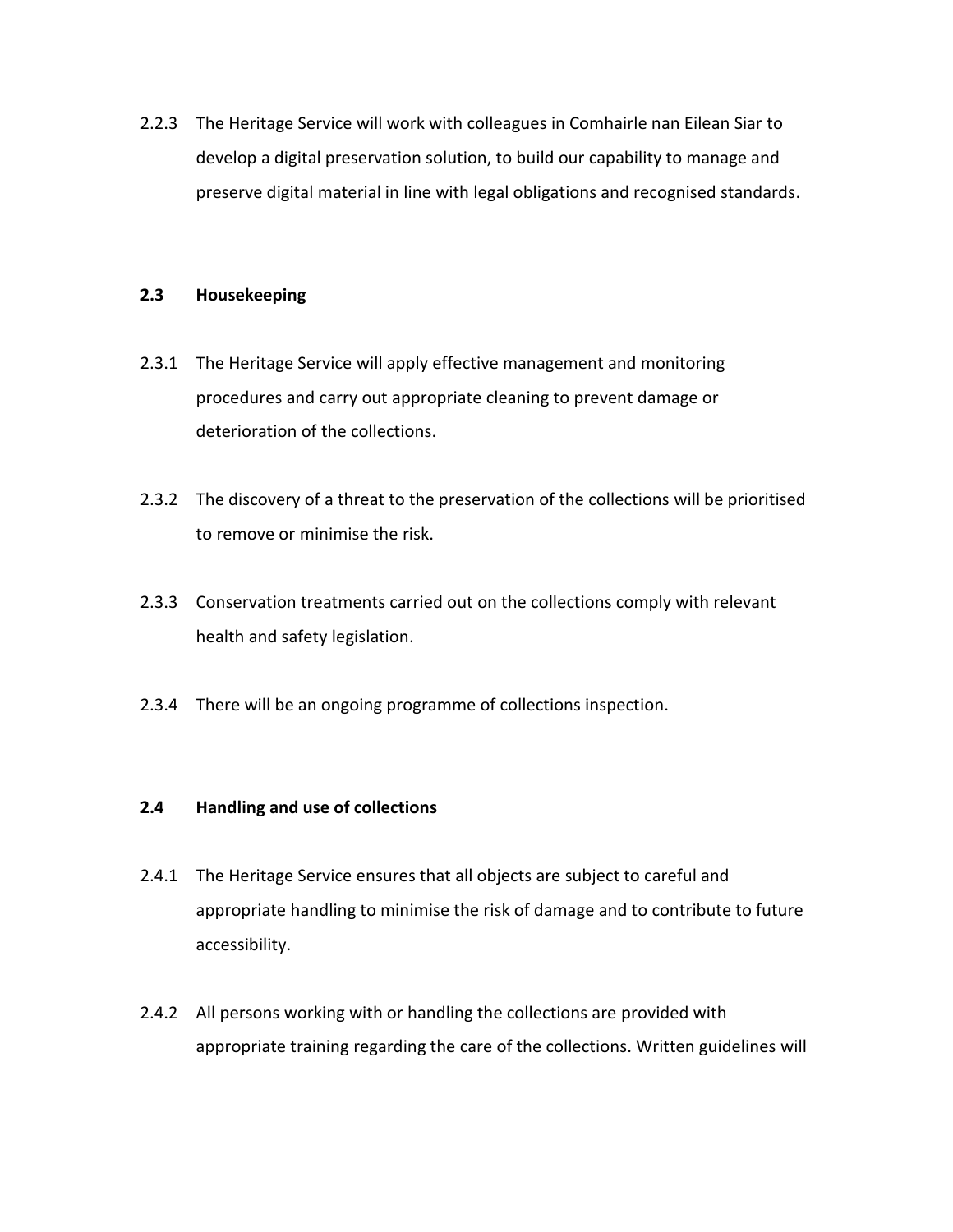be made available to all staff and other users engaged in the handling, transportation, packaging, labelling, research, loan, display and use of objects.

2.4.3 Objects from the collections are loaned only to those borrowers who can satisfy the specified conditions for their stable and secure storage, study, interpretation or display, as set out in the relevant loan agreement.

#### **2.5 Environmental Monitoring and Control**

- 2.5.1 The Heritage Service will ensure the collections are not subjected to inappropriate or unstable environmental conditions, including temperature, relative humidity, light, pests and pollutants. Appropriate monitoring, control systems and equipment will be used. The Heritage Service aims to achieve a satisfactory compromise between long-term preservation of collections and accessibility to public and staff.
- 2.5.2 Monitoring and control equipment will be regularly monitored, calibrated and maintained in accordance with the manufacturer's guidance and current health and safety legislation.

#### **2.6 Conservation**

2.6.1 The Heritage Service undertakes to stabilise the collection to ensure its longterm preservation and the accessibility through the use of professional, qualified staff and appropriate techniques and materials. Where appropriate or necessary, external conservation professionals with specific expertise will be consulted or engaged.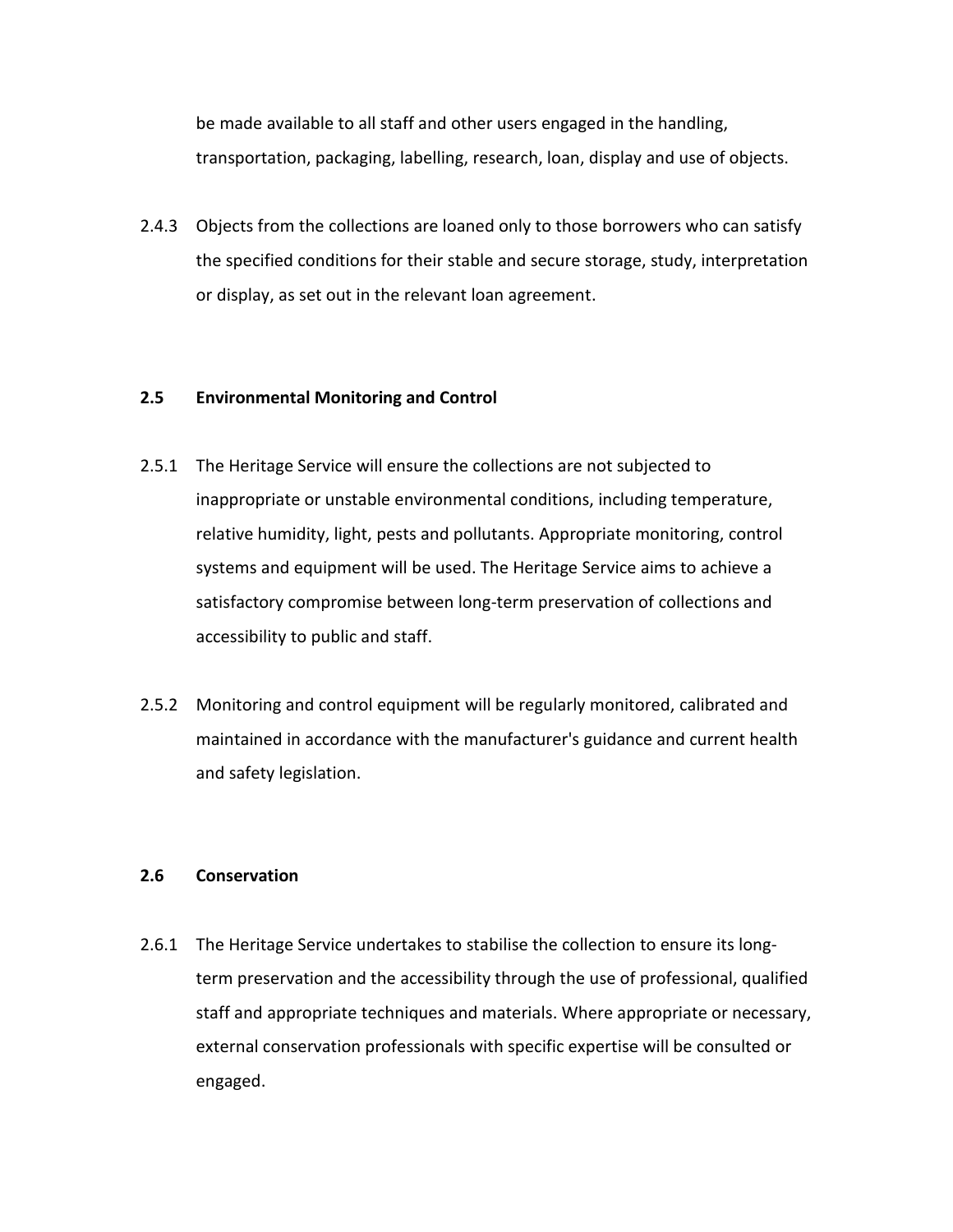- 2.6.2 Conservation requirements will be prioritised within the framework of resources available.
- 2.6.3 Conservation assessments of objects are carried out prior to and after acquisition, loan and display.
- 2.6.4 All treatments and materials used on objects are recorded on the database as part of that object's permanent record.
- 2.6.5 The operation of working historic machinery may contribute to the preservation of tangible and intangible aspects of the object. The operation of such objects is carried out only after a condition assessment has been carried out to determine the risks to both people and object. A conservation plan and operating manual will be prepared and the object only operated if sufficient suitably trained operators and conservation staff are available.

#### **2.7 Facsimiles and New Media**

- 2.7.1 The Heritage Service may commission facsimiles of original objects to enhance interpretation and learning, and to reduce handling and risk of damage to originals.
- 2.7.2 Facsimiles will be of the necessary quality for their intended use.
- 2.7.3 Facsimiles will be maintained to ensure their future accessibility, particularly where they are in digital formats or new media.